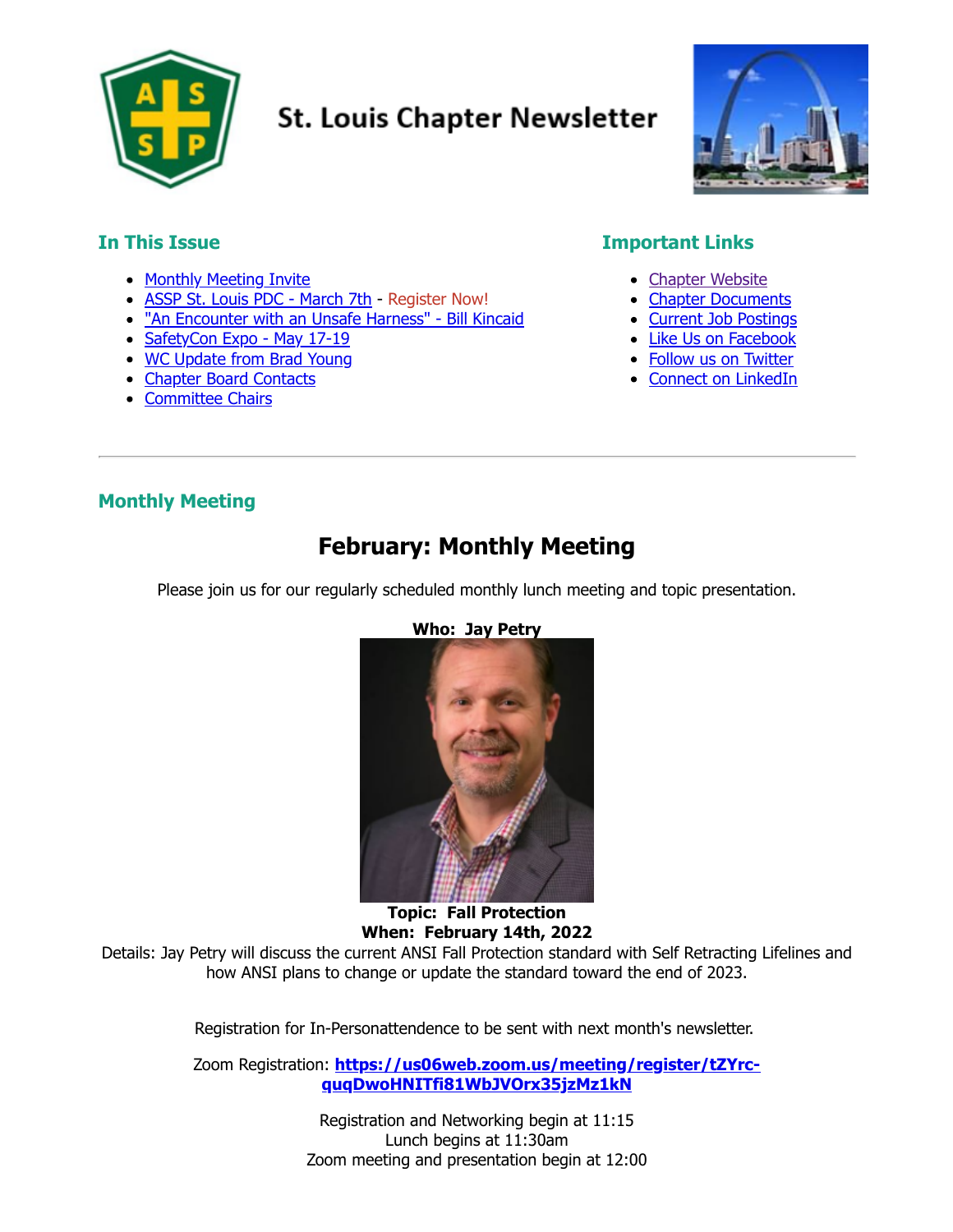#### <span id="page-1-0"></span>**AIHA/ASSP St. Louis Chapter Professional Development Conference March 7, 2022**

| AMERICAN SOCIETY OF<br><b>SAFETY PROFESSIONALS</b>                                 | <b>PDC</b><br><b>St. Louis Section</b>                                                                                                                |  |  |  |  |  |
|------------------------------------------------------------------------------------|-------------------------------------------------------------------------------------------------------------------------------------------------------|--|--|--|--|--|
| Monday<br>March 7th, 2022                                                          | <b>AT FRENCH GERLEMAN</b><br><b>FRENCH</b><br><b>2023 Westport Center Drive</b><br>St. Louis, Missouri 63146                                          |  |  |  |  |  |
| 7:30 am to 7:55 am                                                                 | <b>Registration at Customer Center</b>                                                                                                                |  |  |  |  |  |
| 8:00 am to 8:30 am                                                                 | <b>WELCOME - ASSP / AIHA Update</b><br><b>Steve Williams &amp; Matt Orr</b>                                                                           |  |  |  |  |  |
|                                                                                    | 8:30 am to 8:45 am TRANSITION-BREAK w/SPONSORS & VENDORS                                                                                              |  |  |  |  |  |
| <b>MISSISSIPPI ROOM</b>                                                            | <b>MISSOURI ROOM</b>                                                                                                                                  |  |  |  |  |  |
| <b>Hearing Conservation Technologies</b><br>8:45 AM-9:45 AM                        | <b>WELDING - Health Hazards</b><br>8:45 AM- 9:45 AM                                                                                                   |  |  |  |  |  |
|                                                                                    | 9:45 am to 10:15 am TRANSITION-BREAK w/SPONSORS & VENDORS                                                                                             |  |  |  |  |  |
| <b>BCSP &amp; BGC Certifications</b><br>10:15 AM - 11:15 AM                        | <b>WELDING - Air Monitoring</b><br>10:15 AM - 11:15 AM                                                                                                |  |  |  |  |  |
|                                                                                    | 11:30 to 12:30 pm LUNCH w/SPONSORS & VENDORS                                                                                                          |  |  |  |  |  |
| Medical Marijuana in Missouri<br>- Law, Legal Trends and Policy<br>12:45 - 1:45 PM | <b>WELDING - Controls</b><br>Respirators/Local Exhaust<br>$12.45 - 1.45$ PM                                                                           |  |  |  |  |  |
|                                                                                    | 1:45 pm to 2:00 pm TRANSITION-BREAK w/VENDORS                                                                                                         |  |  |  |  |  |
| <b>Working in Extreme Temperatures</b><br>(PANEL DISCUSSION)<br>2:00 PM - 3:00 PM  | <b>WELDING - Anticipate &amp; Evaluate</b><br>1 2:00 PM - 3:00 PM                                                                                     |  |  |  |  |  |
|                                                                                    | 3:00 pm to 3:15 pm TRANSITION-BREAK w/VENDORS                                                                                                         |  |  |  |  |  |
| 3:15 pm to 4:15 pm<br><b>MISSISSIPPI ROOM</b>                                      | <b>Regulatory Update (OSHA &amp; EPA)</b><br><b>Bill McDonald or Maryanne Martin</b><br><b>OSHA - St. Louis Area Office</b><br><b>CLOSING REMARKS</b> |  |  |  |  |  |
|                                                                                    | <b>ATTENDANCE CERTIFICATES AVAILABLE</b>                                                                                                              |  |  |  |  |  |
|                                                                                    | <b>Register Now</b>                                                                                                                                   |  |  |  |  |  |

**[Register Now](https://www.eventbrite.com/e/2021-fall-pdc-aihaassp-tickets-166162776337)**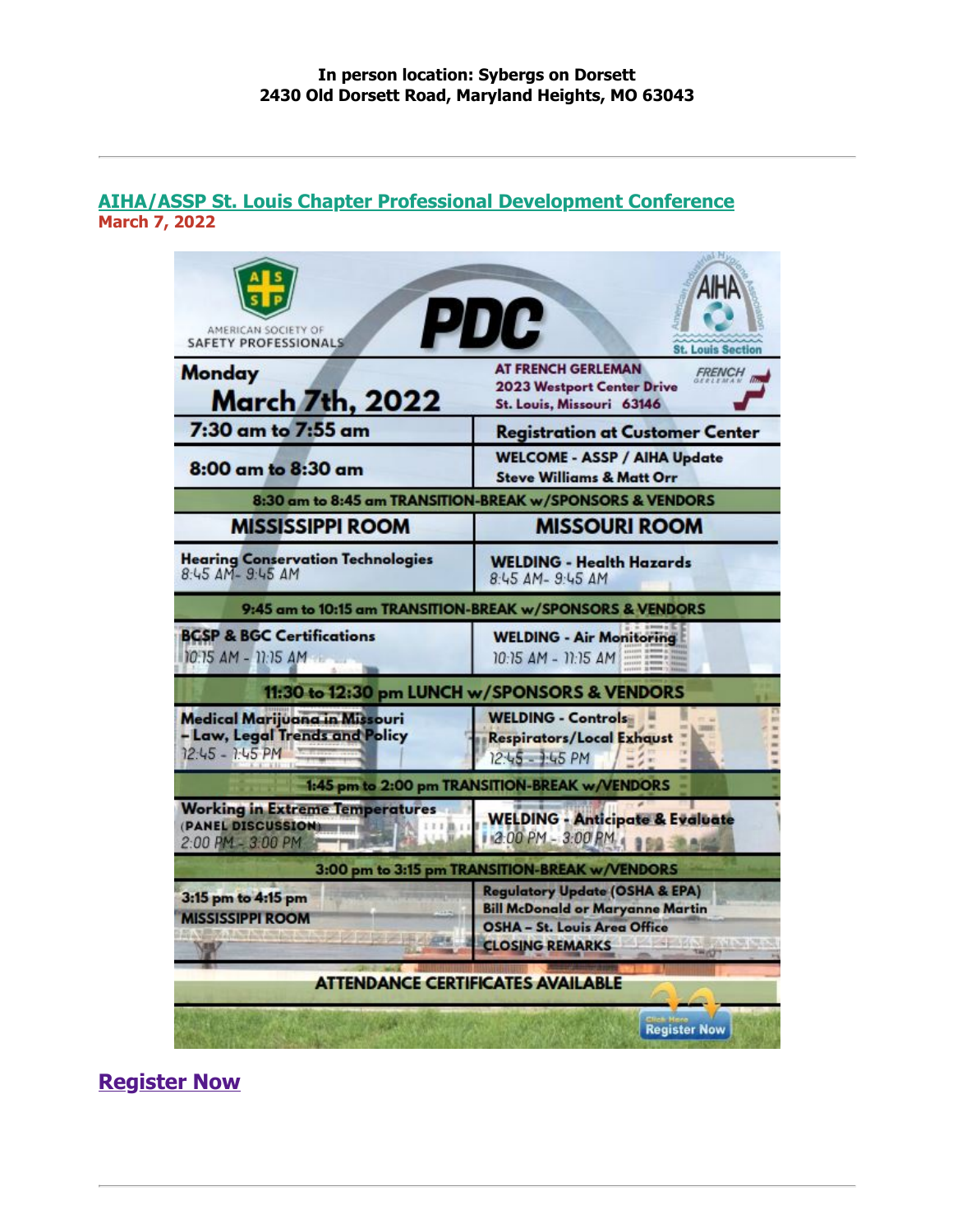#### <span id="page-2-0"></span>**An Encounter with an Unsafe Harness**

*~Bill Kincaid, P.E., CSP, CIT*

Searching for safety equipment for one of the companies I work with led me to an interesting find. I'd looked on all the usual vendors' websites, and then decided to see what was available on Amazon.com, where many employers are buying safety equipment these days.

Among the legitimate harnesses, I found an item called "Outdoor Climbing Roofing Roofers Fall Arrest Work Harness" which claims to be a CE listed safety harness. This harness had no leg straps and appeared to be lightly constructed. In the event of an arrested fall, the wearer would easily slip out of the harness. It looked more like the reflective belt/shoulder strap harnesses you see worn by school crossing guards.

When I was a kid, rather than have responsible, mature adults supervise the busy crosswalks in front of Ann Weigel Elementary School like you'd expect, some lucky student would be chosen each week for that great honor. It was a glorious privilege to strap on the dayglo harness to wield the little ping-pong paddle stop sign.

Similar to the legendary sword Excalibur, or Thor's mighty hammer Mjolnir, or the coveted TSA Global Entry card, the hi-viz crossing guard harness would be bequeathed to only the best and brightest, the purest of heart, the most deserving of us. I never got within a country mile of wearing it, but I can still see its fluorescent orange glow in my dreams.

Amazon's "Outdoor Climbing Roofing Roofers Fall Arrest Work Harness" looked very much like a crossing guard harness, but the kind with two shoulder straps, not a single diagonal. Plus, the D-ring and buckles were made from lightweight materials clearly not up to a 5000 pound drop test. I've seen heavier D-rings and buckles on dog collars. The description claimed this harness is for "protecting you" and "working at height".

And don't let that "CE" logo distract you from the complete inadequacy of this harness. It doesn't mean the harness meets European Union safety requirements. In the process of investigating this harness I discovered there are fake CE logos out there, in use by unscrupulous manufacturers. Not believing what I was seeing, I had to re-google that discovery several times.

It took me a minute to accept that Amazon.com is selling a counterfeit, unsafe device in the guise of a safety harness. I'd rather not act the indignant "Karen" type, complaining to the Taco Bell manager because my skimpy, misshapen Chalupa Supreme fell far short of its aesthetically lovely and abundant photo on the menu board. I would have made myself get over it and move on, had my memories not taken me back to my OSHA days.

Back then, I was way at the top of our office's scorecard for impromptu inspections of roadside construction sites. If we OSHA people were on the road and saw something clearly hazardous, such as a couple of young people working twenty feet up on a billboard platform without fall protection, we were supposed to stop and do an inspection. I mainly stopped for deep, unprotected excavations and lack of fall protection at great heights. Sometimes I did so many of these in a road trip I never got around to the routine inspection assignments I'd been sent to do.

They were always small companies and often very naïve about the safety rules they'd ignored at the peril of their employees. I felt like if I didn't wake them up to the world of jobsite safety, they might only learn through a fatality or serious accident. Safety shouldn't have to wait for some innocent, likely underpaid worker to die. So I stopped the car, over and over again.

Looking at the cheap, fake harness made me think of those companies sending an office employee who knew nothing about safety on a mission to buy lanyards and harnesses. In my mind I could hear them asking, "which harnesses should I buy?" and being answered, "I don't know, but we're already paying OSHA a big fine for a small job, so just get the ones with the lowest prices!"

That likely scenario could result in an employee being supplied with an unsafe counterfeit harness. The realization made me want to break my "No Being a Karen Policy" and complain to Amazon. However, looking all over Amazon's options, I couldn't find a way to report a deceptive product claim. It looked like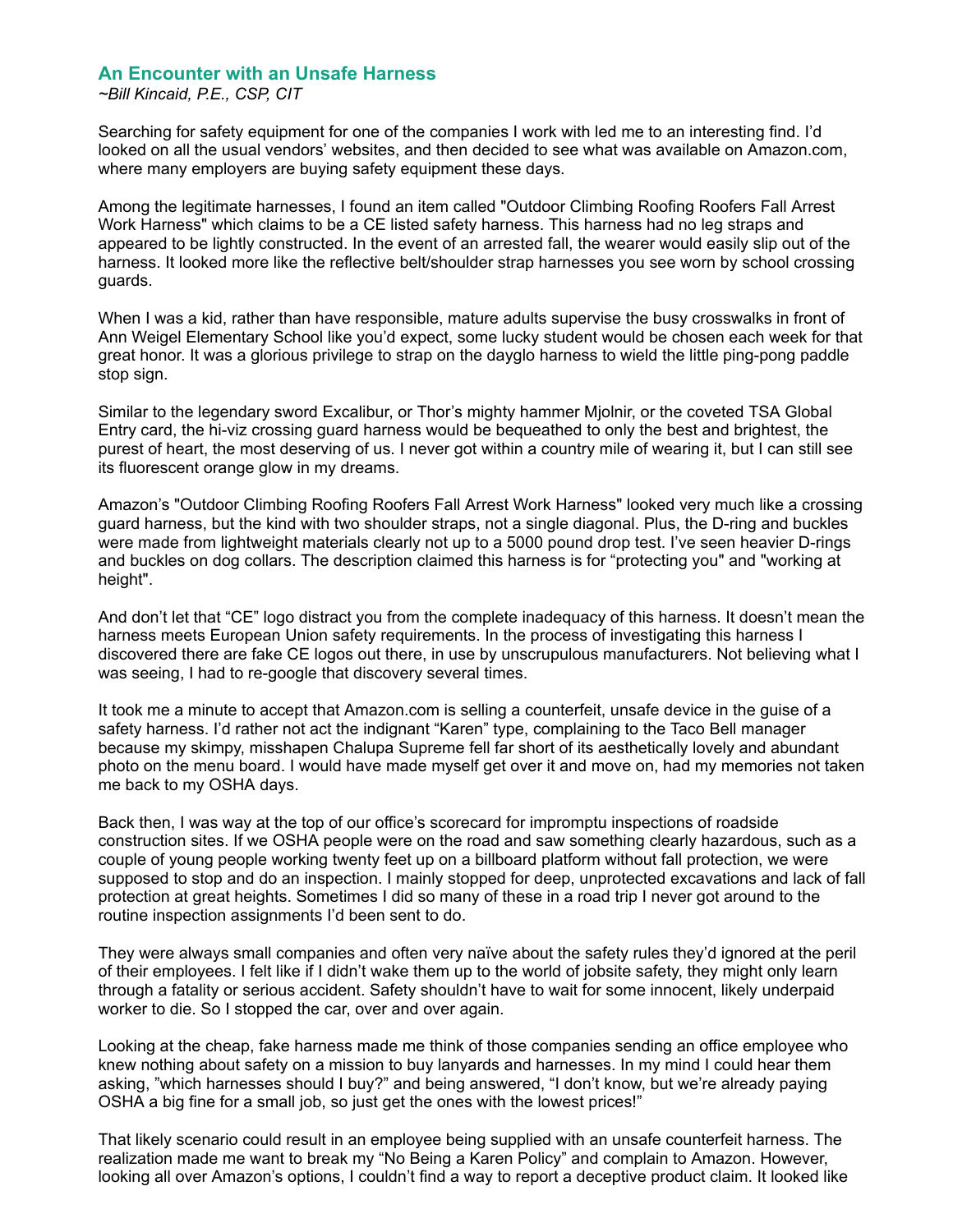Amazon prefers to avoid policing their sellers. Eventually I found a place on the site to send Amazon an email but got back nothing.

My next idea was to raise the issue with OSHA's National Office. (I know plenty of great, dedicated people in OSHA Area Offices who might be willing to take a run at Amazon, but it's a global company, and therefore communications with the company should be handled by OSHA's National Office). Maybe OSHA could contact Amazon, I reasoned. OSHA has done plenty of inspections in Amazon facilities, and huge companies often deal directly with the National Office for corporate settlement agreements and the like. Amazon's1,000,000+ employees have at times raised safety concerns which made it into the national media. By this point, someone at the National Office probably knew someone in the higher echelons of Amazon's management.

I sent OSHA an email describing the situation. It was a detailed plea to OSHA in which I made a strong case to contact Amazon and request the dangerous counterfeit to be pulled from the site. I added "Please note I am a former OSHA safety engineer. I know what a proper safety harness looks like, and this is definitely not a proper safety harness. Please call to discuss if OSHA has some way to act on this hazardous, deceptive item which could easily end up on the backs of roofers and other workers. Thanks." I hit send thinking, "that'll get their attention!"

Weeks later, I received my response from OSHA:

"Thank you for your question to OSHA.

You can find the information you requested in the OSHA resource(s) listed below:

The following previously issued OSHA Letter of Interpretation (LOI) contains information that may be applicable to the question which you have asked: https://www.osha.gov/laws-regs/standardinterpretations/1998-03-06

Specifically, it mentions the term "body harness" as defined by OSHA. The term "body harnesses," as defined in subpart M: Fall Protection 1926.500(b), means "straps which may be secured about the employee in a manner that will distribute the fall arrest forces over at least the thighs, pelvis, waist, chest and shoulders with means for attaching it to other components of a personal fall arrest system."

The harness which you mention in your question does not appear to distribute fall arrest forces over the thighs and pelvis; as you mention it does not have leg straps. It does not appear to be a body harness (also commonly called a full body harness) as defined by OSHA. It cannot be determined from the referenced advertisement if it would meet other OSHA requirements of a personal fall arrest system.

Note that the item's advertisement does not refer to it as a body harness, does not mention OSHA, and does not claim to meet OSHA requirements. Thank you for your interest in safety and health."

That last sentence was OSHA's "Get out of Jail Free" card. The title of the Amazon listing called it a "roofer's harness for fall arrest" and used the term "safety" as well, but since it didn't say "body harness" or "OSHA", it's somehow okay if you squint really hard while looking at a definition in an old letter of interpretation? Even when my original complaint obviously wasn't a question about whether this is a harness, but a pitch for OSHA to ask Amazon to take down a phony, dangerous product?

Essentially, this response was the way whoever was in charge of answering safety complaints at the National Office decided to make this complaint go away in the quickest way possible. And so they did. Even though the response ignored my request, regardless of how important the underlying issue may have been, it was done. The respondent could then get back to their sports pages and coffee mug. OSHA's National Office wasn't going to get involved, even after being clearly and fully informed of a danger to the working public.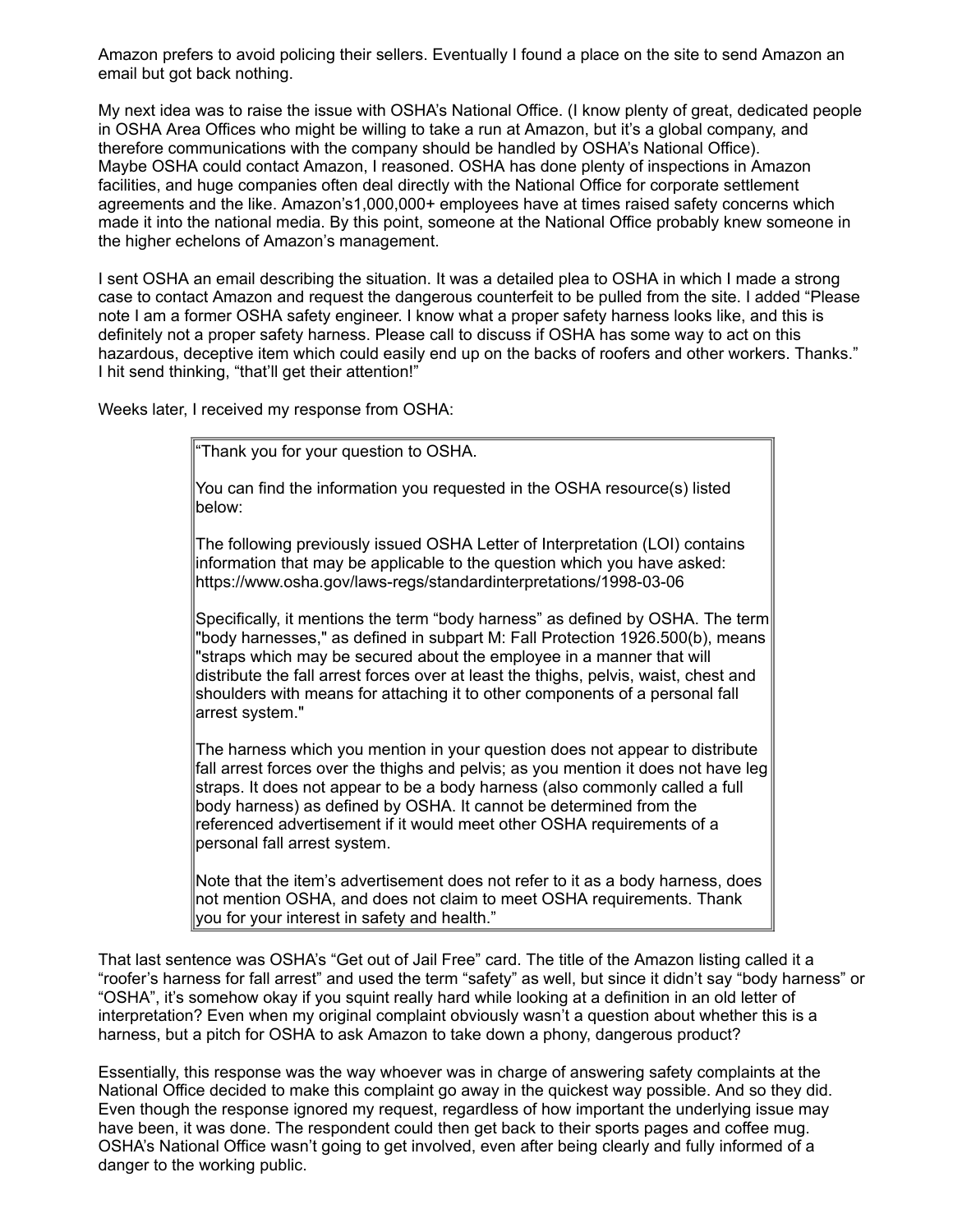My determination to pursue the issue fizzled very quickly.

I revisited the harness listing for months afterward. Eventually, it disappeared. My guess is the harnesses were made in a large batch and eventually were all sold. At least they're gone now. Not quite the speedy resolution I'd hoped to achieve with all my fussing, but at least that specific harness is no more. The lesson is that "caveat emptor" still stands as a fundamental rule. The buyer needs to be wary, as always, and learn as much as they can about what they're buying before they buy it. Even in the highly regulated world of worker safety, we're largely on our own.

In a way, this instance of dangerously false advertising reminds us our profession has great value. We in the safety profession are the only protection the business world has from makers and sellers of counterfeit safety products. Even the Federal government agency we have entrusted to protect workers from hazards can't or won't always do that for us. We in our organization have been selected to be the crossing guards of safety, and we should wield that responsibility well.

~*Bill*

### <span id="page-4-0"></span>**SafetyCon Expo**

Join the 2022 #SafeConExpo at The Lodge of the Four Seasons in Lake Ozarks, MO, 65049. May 17-19, 2022

## **[Register Now](https://shcmoks.com/safeconexpo/register.aspx)**

The Lodge of the Four Seasons: Hotel Phone: 573-365-3000 Toll Free Reservations: 888-265-5500 between 8-5 M-F Code for Discounted Rates - SAFECONEXPO Guest Bedroom: \$115.00 a night

Online Registration: <https://reservations.travelclick.com/17336?groupID=2584426>

The discounted hotel rates end on April 22, 2022. After that day you will pay full price. Enjoy the weekend before or after the Expo with the special group rates as long as the rooms are still available.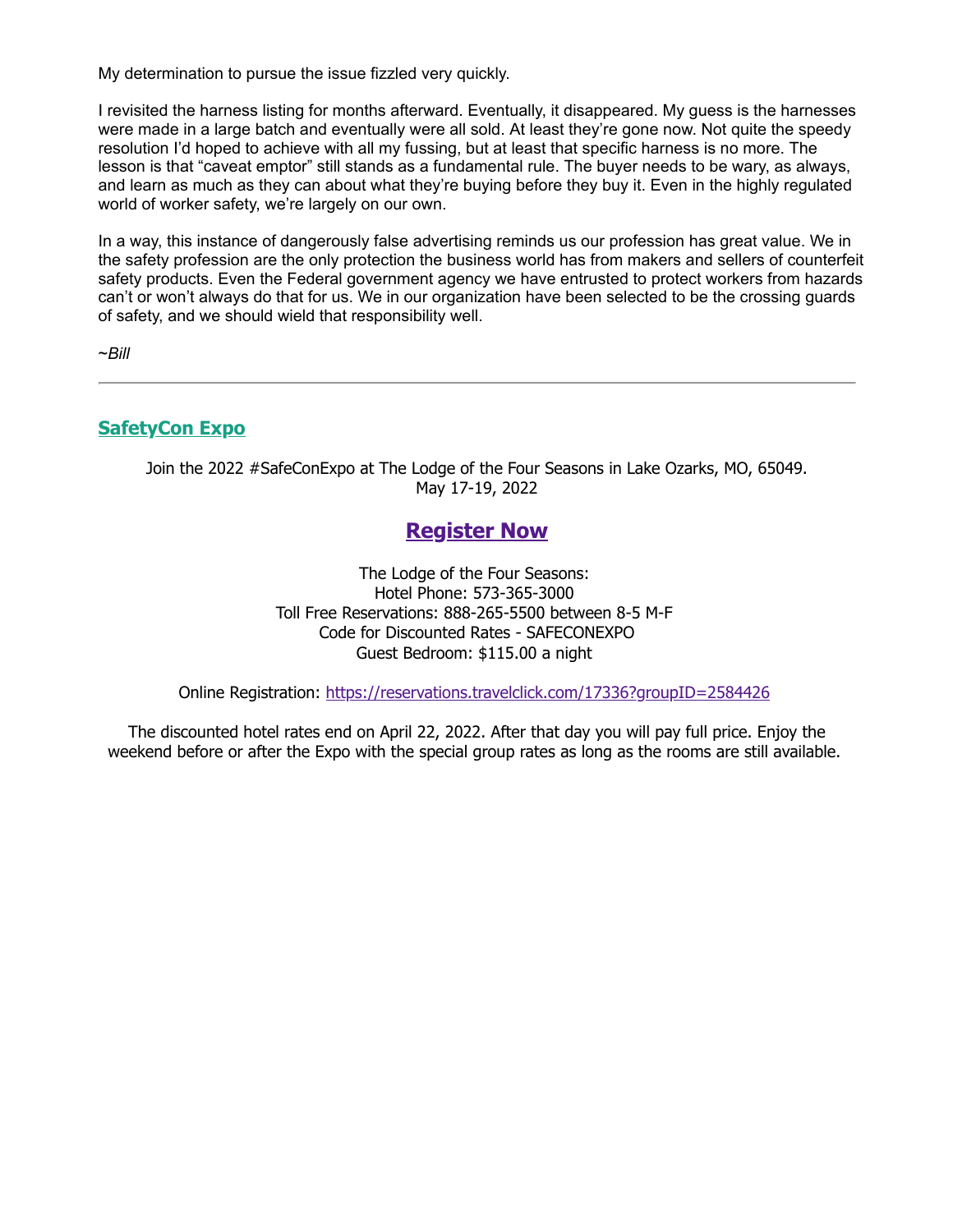# Save the Date- 5<sup>th</sup> Annual



## MAY 12-15, 2020 The Lodge of the Four Seasons Lake of the Ozarks, MO May 12th, 2020 Morning Pre-Conference - 8:00 a.m. - 12:00 p.m. **Fall Protection Equipment Inspector Class**

Golf Tournament - 1:00 p.m. Robert Trent Jones Course Conference - May 13 & 14, 2020

Keynote Speaker: Don Keman, a consultant who also serves the CCBS as a Safety Accreditation Commissioner and an Advisor to the Board.

## **Exhibitors located in the Main Ballroom**

Book your hotel reservation. Rooms are \$112.00 a night. Hotel reservations at this rate will be accepted until April 10,2020. Bring your family and make it a vacation, the room rate is good weekend before and after. May 8-17, 2020. Based upon availability

**The Lodge of Four Seasons 315 Four Seasons Drive** Lake Ozarks, MO 65049 https://4seasonsresort.com Hotel Phone: 573-365-3000 - Hotel Fax: 573-365-8525 Toll Free Reservations: 888-265-5500, between 8 - 5 M - F **Registration Code: SAFECONEXPO** Online Registration use group attendee- room rates start at \$112.00 https://reservations.travelclick.com/17336?groupID=2584426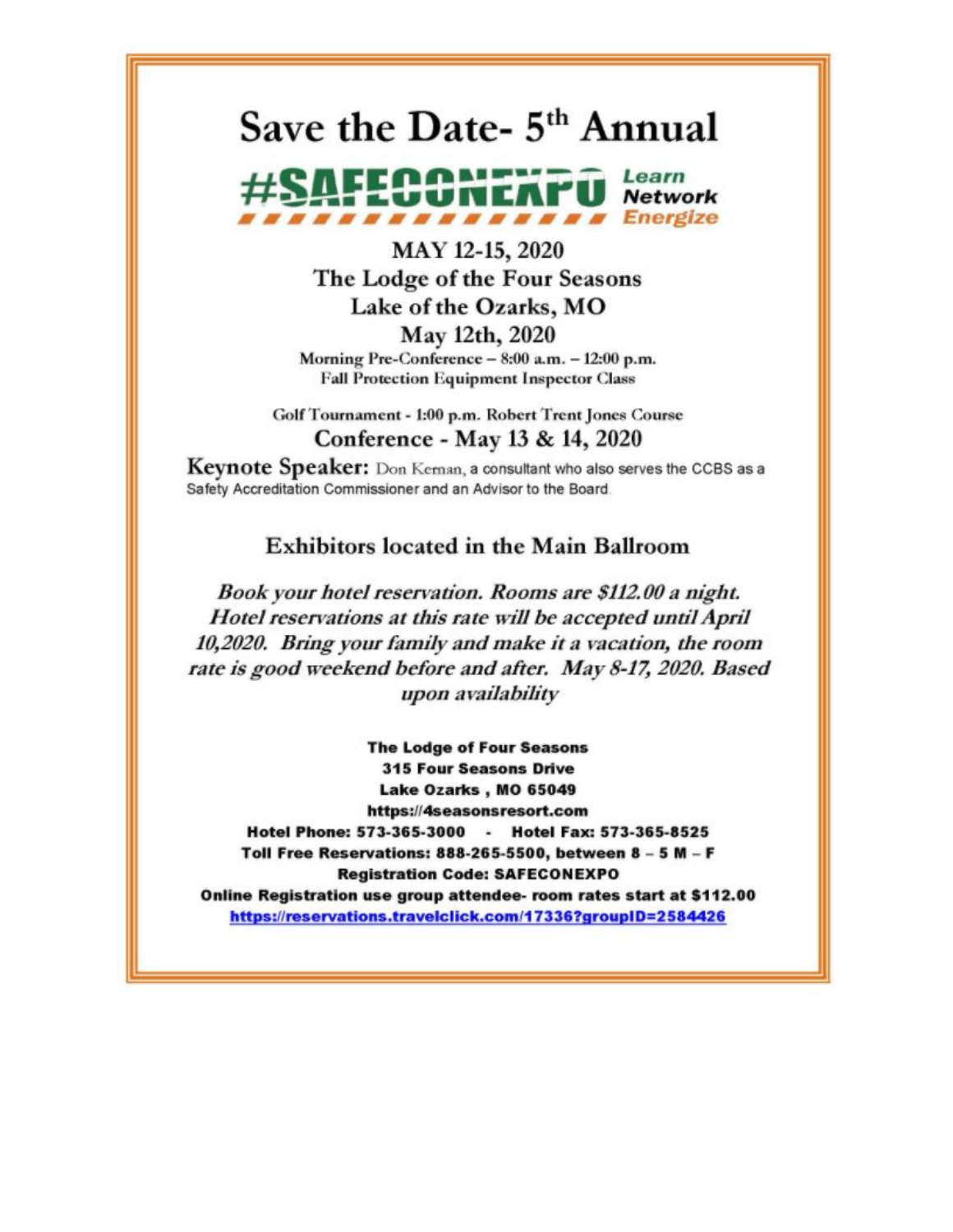## **MANUAL CONFERENCE REGISTRATION**

#### ONE ATTENDEE PER REGISTRATION FORM (This form may be copied for additional registrants.) PLEASE PRINT CLEARLY

| Name:                                                                        |   |                                                                                                                                                                                                                                                                                                                                                                                                                                                             |    |                                                                                                                                  |    |                                                                                                                                                                 |   |                                                                                                                                                                                                                                                                                                                                                                                                                               |   |                                                                                                                                                                       |  |
|------------------------------------------------------------------------------|---|-------------------------------------------------------------------------------------------------------------------------------------------------------------------------------------------------------------------------------------------------------------------------------------------------------------------------------------------------------------------------------------------------------------------------------------------------------------|----|----------------------------------------------------------------------------------------------------------------------------------|----|-----------------------------------------------------------------------------------------------------------------------------------------------------------------|---|-------------------------------------------------------------------------------------------------------------------------------------------------------------------------------------------------------------------------------------------------------------------------------------------------------------------------------------------------------------------------------------------------------------------------------|---|-----------------------------------------------------------------------------------------------------------------------------------------------------------------------|--|
| <b>Full Address:</b>                                                         |   |                                                                                                                                                                                                                                                                                                                                                                                                                                                             |    |                                                                                                                                  |    |                                                                                                                                                                 |   |                                                                                                                                                                                                                                                                                                                                                                                                                               |   |                                                                                                                                                                       |  |
| Email:                                                                       |   |                                                                                                                                                                                                                                                                                                                                                                                                                                                             |    |                                                                                                                                  |    | Phone:                                                                                                                                                          |   |                                                                                                                                                                                                                                                                                                                                                                                                                               |   |                                                                                                                                                                       |  |
|                                                                              |   |                                                                                                                                                                                                                                                                                                                                                                                                                                                             |    |                                                                                                                                  |    | PRECONFERENCE - Tuesday, MAY 17, 2022                                                                                                                           |   |                                                                                                                                                                                                                                                                                                                                                                                                                               |   |                                                                                                                                                                       |  |
| <b>PRECON 1: Certified Fall Protection</b><br>□<br>Class: \$180 - 8AM - 12PM |   |                                                                                                                                                                                                                                                                                                                                                                                                                                                             |    | □<br>12PM                                                                                                                        |    | <b>PRECON 2: Distracted/Drugged</b><br>Driving - Hands On: \$69 - 8AM -                                                                                         |   | <b>PRECON 3: Permit Required</b><br>□<br>Confined Space Safety Training: \$69<br>$8AM - 12PM$                                                                                                                                                                                                                                                                                                                                 |   |                                                                                                                                                                       |  |
| □                                                                            |   | <b>PRECON 4: Excavation Competent</b><br>Person: \$69 - 1PM - 5PM                                                                                                                                                                                                                                                                                                                                                                                           | П  | <b>GOLF TOURNAMENT: The Cove (A Robert Trent Jones Signature Course) -</b><br>1:00pm Shotgun: \$95                               |    |                                                                                                                                                                 |   |                                                                                                                                                                                                                                                                                                                                                                                                                               |   |                                                                                                                                                                       |  |
| <b>TOTAL: S</b>                                                              |   |                                                                                                                                                                                                                                                                                                                                                                                                                                                             |    |                                                                                                                                  |    |                                                                                                                                                                 |   |                                                                                                                                                                                                                                                                                                                                                                                                                               |   |                                                                                                                                                                       |  |
|                                                                              |   |                                                                                                                                                                                                                                                                                                                                                                                                                                                             |    |                                                                                                                                  |    | <b>WEDNESDAY - THURSDAY BREAKOUT SESSION DATES AND TIMES</b>                                                                                                    |   |                                                                                                                                                                                                                                                                                                                                                                                                                               |   |                                                                                                                                                                       |  |
|                                                                              |   |                                                                                                                                                                                                                                                                                                                                                                                                                                                             |    |                                                                                                                                  |    | Choose your breakout sessions (check only one box in each time frame):                                                                                          |   |                                                                                                                                                                                                                                                                                                                                                                                                                               |   |                                                                                                                                                                       |  |
| 8:00AM-                                                                      |   |                                                                                                                                                                                                                                                                                                                                                                                                                                                             |    |                                                                                                                                  |    | Wednesday, May 18, 2022<br>SEVINDTE: ACHIEVING WORLD CLASS SAFETY RESULTS!<br>(Workers across the globe, in a wide veriety of industries, are doing just that!) |   |                                                                                                                                                                                                                                                                                                                                                                                                                               |   |                                                                                                                                                                       |  |
| 9:00AM<br><b>Track</b>                                                       |   |                                                                                                                                                                                                                                                                                                                                                                                                                                                             |    |                                                                                                                                  |    | Don Kennan: The Safety Accreditation Commitatorier of the Cambridge Center for Behavioral Studies                                                               |   |                                                                                                                                                                                                                                                                                                                                                                                                                               |   |                                                                                                                                                                       |  |
| $9:30AM -$<br>10-20AM                                                        |   | <b>Safety Leadership</b><br>SESSION 1<br>Creative & Effective Safety Training<br>(Tricks & Techniques)                                                                                                                                                                                                                                                                                                                                                      | г. | Risk Management & Loss Control<br><b>JESSION 2</b><br>Sprinkler System 101 "What<br>Should you Look For ?"                       | L. | <b>Environmental &amp; Occupational Health</b><br>SESSION 3<br>Noise Mapping - A Practical<br>Approach                                                          |   | <b>Construction Safety</b><br><b>SESSION 4</b><br>The State of Excavation Safety - OSHA<br>Enforcement - Criminal Prosecution -<br>& Third Party Lewouth                                                                                                                                                                                                                                                                      |   | Workers' Compensation<br>SESSION 5<br>Shoulder Injuries in the Aging<br>Workforce: Navigating through<br>Mechanism of Injury, Causation,<br>Prevention and Treatments |  |
| 10:50AM-<br>11:40AM                                                          |   | SEXSION 6<br>Change the Approach, Change the<br>Texaba                                                                                                                                                                                                                                                                                                                                                                                                      | □  | 53453010 7<br>The Benefits of Stretching:<br>Fact Vs. Fiction                                                                    | □  | How to Stand Your Ground if<br>Your Work gets Challenged                                                                                                        | □ | SESSICIN 9<br>TBD                                                                                                                                                                                                                                                                                                                                                                                                             | □ | SUSSICIN 1D<br>Pete & Repeat: What to do with<br>Frequent Fliers                                                                                                      |  |
| $12:40PM -$<br>1:30PM                                                        |   | <b>SESSION 31</b><br>"Behavioral Based Safety & Positive<br>Reinforcement - A VALUE<br>PROPOSITION" - Why Management.<br>must/should buy in to 685                                                                                                                                                                                                                                                                                                          |    | SESSION 12<br>Absolute Zero Safety Initiative:<br>Zero Injuries, Zero Accidents,<br>Zero Near Missey - and<br>absolute Zero Day! | □  | SESSION 13<br>Safety Committees, Beyond the<br><b>Typical Meeting</b>                                                                                           |   | <b>SESSION 14</b><br>Electrical Safety "What you do not<br>know about electricity can be<br>shocking"                                                                                                                                                                                                                                                                                                                         |   | <b>SESSION 15</b><br>Hand Injuries in the Workplace                                                                                                                   |  |
| $2:00$ PM $-$<br>2:50PM                                                      | □ | <b>SESSION 36</b><br>CISHA Update<br>Part I of 2                                                                                                                                                                                                                                                                                                                                                                                                            | E. | SEXSON 17<br>How to Identify an at Risk<br>Driver Lising Telematics                                                              | □  | SESSION 18<br>Ethics and Professional<br>Standards for OSH Professionals                                                                                        | Ω | SESSION 29<br>Construction Roundtable                                                                                                                                                                                                                                                                                                                                                                                         | ⊓ | SESSION 20<br>Building A Safety Culture                                                                                                                               |  |
| $3:20PM -$<br>4:10PM                                                         |   | SESSION 21<br>Hand Protection - Explanation of the<br>latest Cut and Impact Standards.                                                                                                                                                                                                                                                                                                                                                                      |    | SESSION 22<br>Product Liability: How Dur<br>Supply Chain can Impact<br>Worker Safety & Health                                    | ◻  | SESSION 23<br>Evidence Based Forensic<br>Analysis for Musculoskeletal<br>Initiation                                                                             |   | <b>SESSION 24</b><br>Fall Protection<br>Part 1 of 2                                                                                                                                                                                                                                                                                                                                                                           | □ | SESSION 25<br>Managing OSHA Recordable<br>Injuries using Early Symptom<br>Intervention                                                                                |  |
| $4:10PM -$<br>5:00PM                                                         |   | SESSION 26<br>Utilizing Safety Perception Surveys to<br>angage employees in the safety<br>process                                                                                                                                                                                                                                                                                                                                                           | □  | <b>RESEARCH 27</b><br>Medical Marijuana                                                                                          | n. | <b>SESSION 39</b><br>PID; The Advances of the Latest<br>Direct Reading Technology -<br>Benzene                                                                  |   | SESSION 29<br>Fall Protection<br>Part 2 of 2                                                                                                                                                                                                                                                                                                                                                                                  | □ | SESSION ED<br>The Continuum of Care: A<br>Foundation For Your Workers'<br>Corrip. Program                                                                             |  |
|                                                                              |   |                                                                                                                                                                                                                                                                                                                                                                                                                                                             |    |                                                                                                                                  |    | Thursday May 19, 2022                                                                                                                                           |   |                                                                                                                                                                                                                                                                                                                                                                                                                               |   |                                                                                                                                                                       |  |
| $8:30AM -$<br>9:20AM                                                         | ◻ | <b>SESSION 31</b><br>Human Trafficking Awareness<br>Part 1 of 2                                                                                                                                                                                                                                                                                                                                                                                             | □  | Loss Control Safety Impections                                                                                                   | □  | Prevention and Detection of<br>Insect Infestation                                                                                                               | □ | <b>JERODIN SA</b><br>Building over Troubled Waters<br>"Components of Building over Safety<br>Chinades"                                                                                                                                                                                                                                                                                                                        | □ | <b>SPISSION 35</b><br>Using FCE's to Wrap Up Your<br>Nightmare Workers Comp.<br><b>Claim</b>                                                                          |  |
| $10:20AM -$<br>11:10AM                                                       | □ | SESSION 36<br>Human Trafficking Awareness<br>Part 2 if 2                                                                                                                                                                                                                                                                                                                                                                                                    | П  | <b>MACIN 37</b><br>Using Tech to Improve Fleet.<br>Safety                                                                        | □  | Understanding Workplace<br>Violence - Prevention & Training                                                                                                     |   | Emerging Injury Prevention<br>Technologies - Exoskelatons and Zero<br>Gravity Arms                                                                                                                                                                                                                                                                                                                                            | п | Revised NEOSH Lifting Equation:<br>Understanding the Outcome<br>Metrics and Using the RNLE for<br>Early Design Concepts                                               |  |
| $11:10AM -$<br>12:00PM                                                       |   | <b>SESSION 41</b><br>DSP6A Update<br>Parts 2 of 2                                                                                                                                                                                                                                                                                                                                                                                                           |    | SEXICAL 47<br>Missouri Medical Martjuana<br><b>Regulatory Program</b>                                                            |    | SESSION 43<br>Waste Water Pre-Treatment<br>Uning Breakthrough Electro-<br>Chemical Technology                                                                   |   | SESSIONI 44<br>Loux Control: In Your Company Ready<br>For A Significant Injury?                                                                                                                                                                                                                                                                                                                                               |   | <b>SESSICIN 45</b><br>Severity Patential in<br>Organizations - The Emerging<br>Path Forward                                                                           |  |
| ٠<br>٠                                                                       |   | COST FOR TWO-DAY CONFERENCE SESSION (MAY 18-19, 2022):<br>Registration up to 02/15/2022 = \$295<br>Registration from 02/15/2022 to 04/30/2022 = \$350<br>Registration after 04/30/2022 = \$425<br>Continuing Education Credit (CEU): \$30<br>Two-day conference registration includes breakfast both days, lunch, and an evening reception on the 18 <sup>th</sup> .<br>Registrations are non-refundable after April 30, 2022<br><b>PAYMENT INFORMATION</b> |    |                                                                                                                                  |    |                                                                                                                                                                 |   | The Lodge of the Four Seasons:<br>https://4seasonsresort.com<br><b>Online Registration Code: 415132</b><br>Toll Free Registration: 888-265-5500<br>Registration Code over phone: SAFECONEXPO<br>To Register Online: https://shcmoks.com/safeconexpo/register.aspx<br>Registering with check: Mail completed form with payment to: The Safety & Health Council, 9150 E 41* Terr, Suite 215, KCMO, 64133. Attention: John Zents |   | Rates: \$115.00 a night                                                                                                                                               |  |

<span id="page-6-0"></span>**Missouri WC Update (3 Min Read Time)** *~J. Bradley Young*

Exp: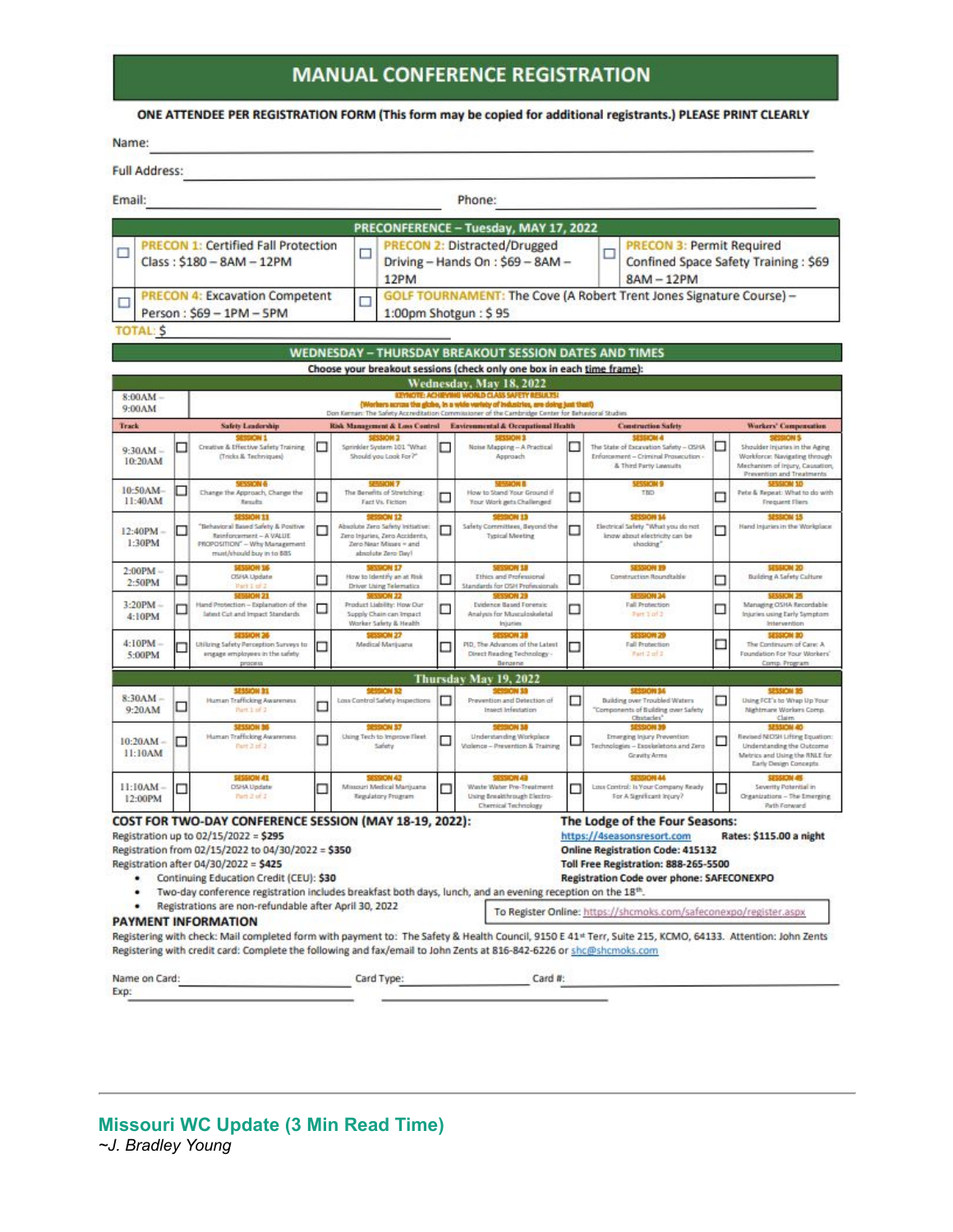The Missouri Court of Appeals issued a decision last week, affirming a denial of benefits for a knee injury that occurred while walking. Specifically, the COA stated that the injury occurred as follows: "He planted his foot to turn right, turned around to retrieve his card, heard a "pop" and felt tearing in his left knee." In addition to alleging that his knee popped while changing direction, he also testified that he was walking "downhill" or "across a decline" or a "slope" when his knee popped.

Normally, in years past, changing direction while walking was sufficient to make a claim compensable. Here, though, we are hopefully seeing the Courts' "change direction" on the compensability of these questionable claims.

The ALJ found: "(Claimant) did not prove that he suffered a compensable injury arising out of and in the course of his employment because his risk source—walking on asphalt and changing directions—was a risk to which (he) was exposed equally outside of employment."

The Court of Appeals upheld the denial of benefits, stating:

"It is not enough that a claimant's injury occur at work or even while engaged in a work-related activity. To show a causal connection between the injury and work, the risk involved must be one to which the worker would not have been equally exposed in his non-employment life. Overstreet fails to meet this requirement."

#### **PRACTICE POINTS**

**Early Investigation.** This case demonstrates the benefits of an early investigation into a claim. We don't know if a recorded statement was obtained, but the initial testimony from the claimant was secured in some fashion, demonstrating the absence of any real connection to work.

Also, surveillance video of the "incident" demonstrated that claimant wasn't doing anything out of the ordinary at the time he felt pain in his knee. The Industrial Commission noted: "Initially, the employee testified that he thought he had been walking at a slightly faster than normal pace when he changed directions. However, after watching the video of the incident, Overstreet retracted that testimony and stated that he was only walking at a normal pace."

**Evidence to secure.** When investigating an alleged fall at work, the Court of Appeals gives us a road map for the investigation as the Court noted that the claimant failed to identify any of the following factors that would have made this claim potentially compensable:

- No defect in the asphalt where claimant fell.
- The asphalt lot at his work was not dissimilar from numerous other asphalt lots in his community which had similar surfaces, cracks, unevenness and slopes.
- No evidence that the conditions of the employment, such as wearing steel-toed boots, low lighting, or cracks in the asphalt - - led to or worsened the claimant's injury.

#### **CONCLUSION**

When investigating a fall injury, ensure that you focus on the exact cause of the fall. Ask the claimant multiple questions in different ways to develop a pattern of evidence as to the exact cause of the fall.

Focus on whether any conditions of employment led to the fall, such as the condition of the floor, the lighting conditions, whether there are any defects in the surface, whether the claimant was carrying anything at the time of the fall, and whether the surface of the floor is any different than floors the claimant would walk on outside of his employment.

In years past, an allegation that claimant changed direction while walking was sufficient to make a claim compensable. Now that the Industrial Commission is more business friendly, the Court of Appeals is affirming decisions of non-compensability even in situations where the claimant alleges a change of direction as the cause of the injury.

If you want to discuss this decision in more detail, or if you currently have any similar claims you would like to discuss in light of the attached decision, please feel free to call or email.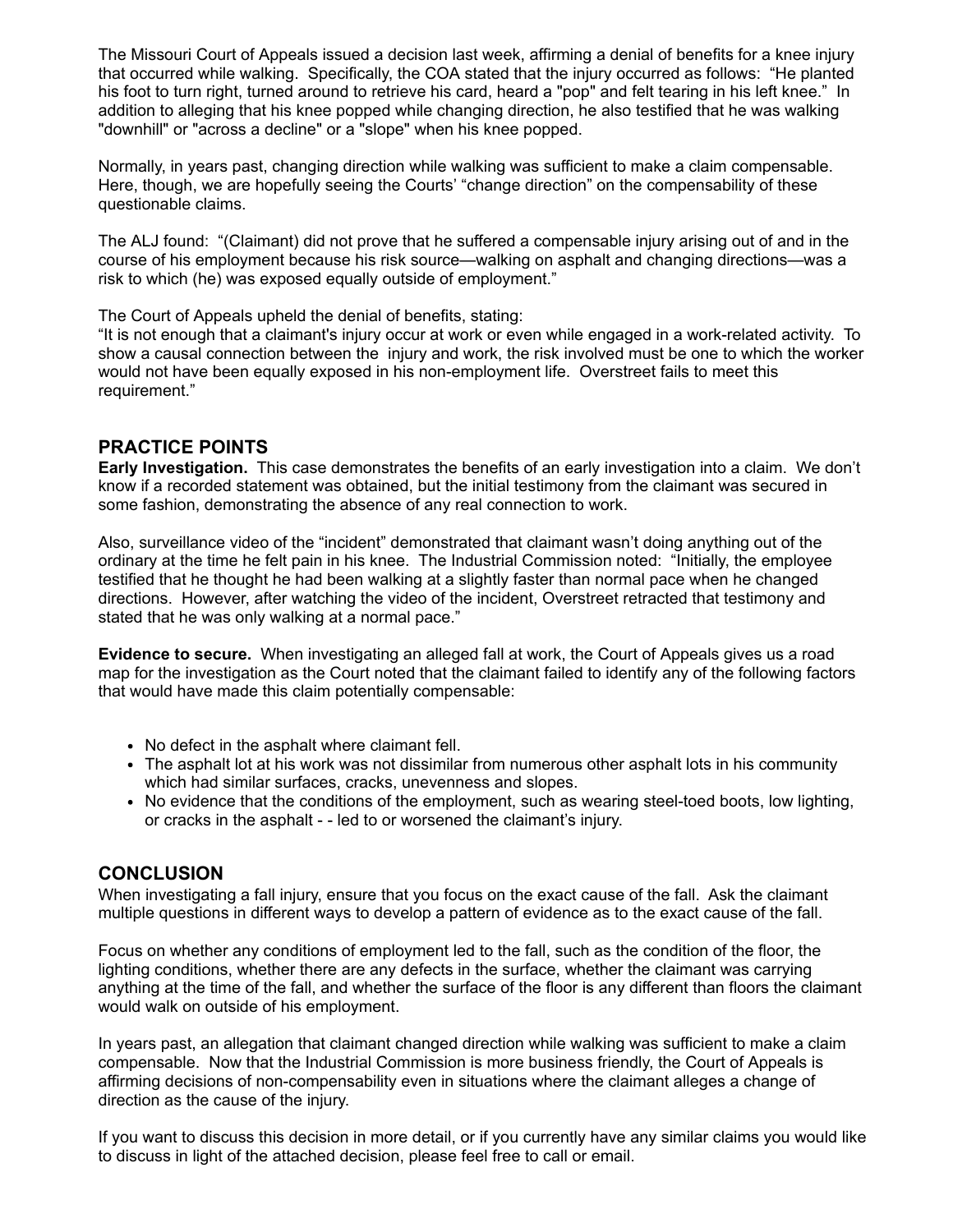J. Bradley Young Harris Dowell Fisher & Young L.C. 15400 South Outer 40, Suite 202, Chesterfield, MO 63017 Office: (636) 532-0300 | Cell: (314) 406-3095 | Fax: (636) 532-0246 Email: byoung@harrisdowell.com Website: www.harrisdowell.com

#### <span id="page-8-0"></span>**St. Louis Chapter Executive Board Contacts**

**President -** Steve Williams - swilliams@frenchgerleman.com **Vice President** - Dennis Pivin - DPivin@aegion.com **Secretary -** Nate Richardson - nate.richardson.safety@gmail.com **Treasurer -** Mae Patrick - stlassptreas20@att.net **Past President -** Rick Reams - ricky\_reams@hotmail.com

#### **Mid-Missouri Section Officers**

**President** - Mark Woodward - mwoodwar@mem-ins.com **Vice President** - Paul Krewson - paul@peakergo.com **Secretary/Treasurer** - David Attebery - david.attebery@labor.mo.gov

#### <span id="page-8-1"></span>**Chapter Committee Chairs**

**Website** – Dave Callies – dcallies@kelpe.com Maintains website with updated news, chapter events, and job postings **PDC Chair** – Dennis Pivin – DPivin@aegion.com Coordinates logistics of professional development activities **Membership** – Dianne Gibbs – dianne@ideasftp.com Ensures new members are recognized & introduced at membership meetings **Public Relations** – Steve Williams – swilliams@bellelectrical.com Promotes chapter activities to the general public. Coordinates poster contest **Newsletter** – Dan Bembower – dan.bembower@usi.com Publishes and distributes the chapter newsletter to all chapter members **Awards & Honors** – Bill Kincaid – billkincaid@yahoo.com Recognizes member achievement through chapter awards **Scholarship** – Rob Miller – robertmiller91@yahoo.com Promotes student scholarships & continuing education scholarships for members **Golf Scholarship** Jesse Taborsky – jesse.taborsky@crbusa.com Nick Zahner – nzahner@murphynet.com Organizes and runs the annual golf tournament supporting local safety focused students **Programs** – Tim Michel – tmichel@keeleycompanies.com Plans the program time and needs for presentations & coordinates schedule **Social Media** – JaNola Rigsby – jrigsby@qualsafesolutions.com Maintains Face book & Twitter accounts promoting discussion with local membership **Women In Safety Excellence (WISE) Coordinators** JaNola Rigsby – jrigsby@qualsafesolutions.com Patte Ackermann, PT – ackermap@ssm-select.com Organizes the WISH events to promote the community of women in Safety & Health

Please contact a board member or committee chair with comments or if you would like to participate in any of the chapter activities.